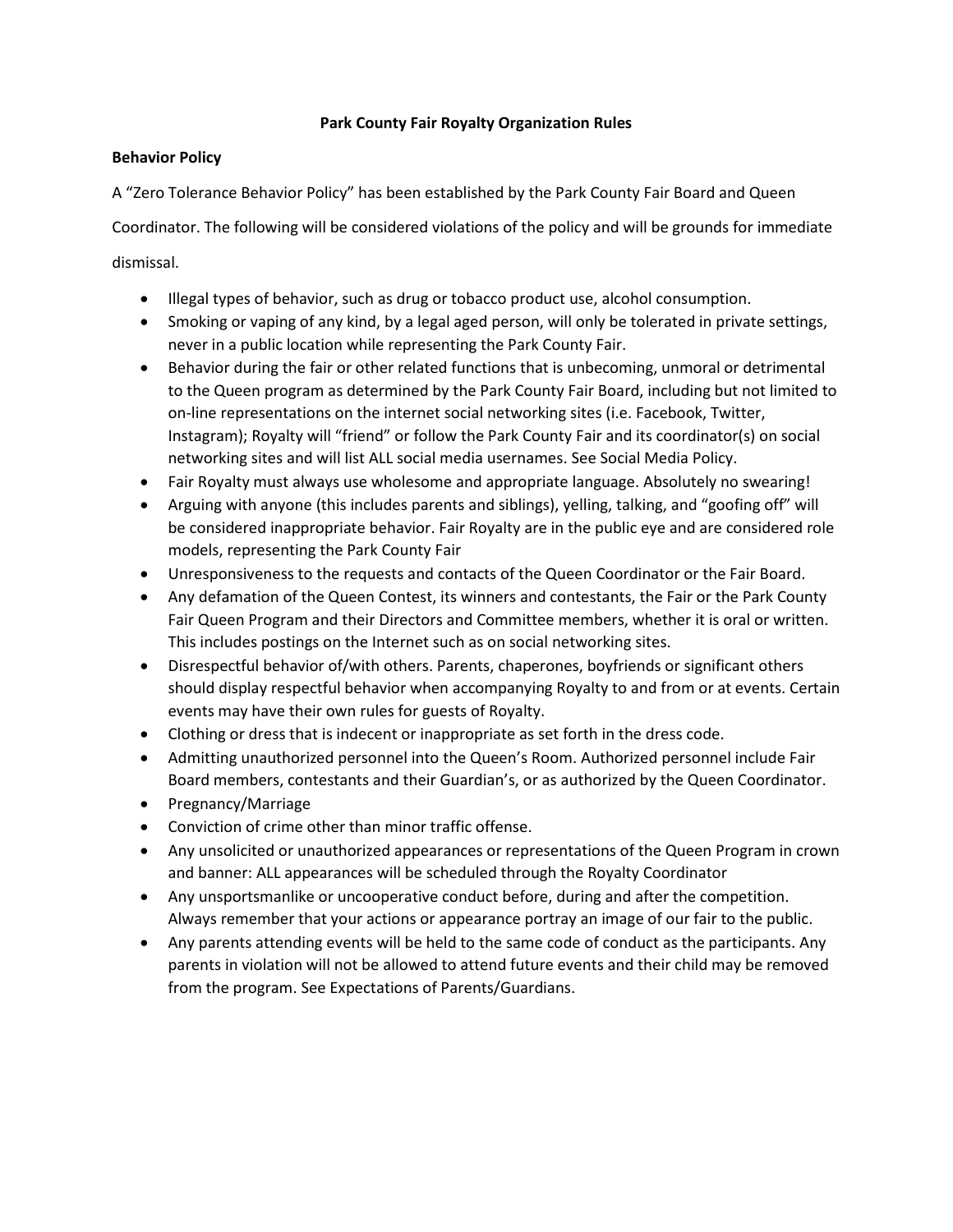#### **Dress Code**

Wearing the Fair Royalty Crown and Sash is to be considered an honor and privilege. The bearer represents herself, her family, her community and our Fair. Therefore, professional appearance is expected while in crown and sash during the fair or special event:

• Hat- should be appropriately shaped for a woman, it should fit securely, be clean and in good condition. Hat should not be worn on the back of the head, even if requested by a photographer

• Boots- should be kept clean and polished

• Pants- should be age appropriate and be neither too baggy nor too tight. They should also be the correct length (1" above bottom of heel when sitting in chair). All western style pants are acceptable. No faded or low-rise pants. Bling on the rear of the jeans should be kept to a minimum and be in good taste. No rips/tears are allowed.

• Belt/Buckle/Crown- Belt and buckle should be appropriately sized and in good taste complementing the outfit and sash. A belt, crown and sash are all part of the outfit and should be worn at all times when acting as the Park County Fair Queen/Attendant/Princess

- Excessive make-up or jewelry is not permitted.
- No visible body piercing (other than earrings).
- Tattoos should not be visible during any contest or fair activity

In summary the minimum dress code for the Queen/Princess will be: An attractive long sleeve western shirt/blouse, western pants, clean coordinating boots, clean hat and crown, belt with buckle and sash at all times. Should also be presentable when out in public when not serving in the official capacity (ie. If you are a member of 4-H and are showing animals at fair)

If you are unsure if your outfit meets guidelines, please ask the Royalty Coordinator(s) for approval before events.

#### **Social Media Policy**

In online social networks, the lines between public and private, between personal and professional, can get blurry. We live in a small community. Do us all proud; remember you are a role model to your friends as well as all young people, and you are the face of the fair. How you conduct yourself will reflect upon public opinion of the fair. Be sure that all content associated with you is consistent with your position as an Ambassador. Think about it!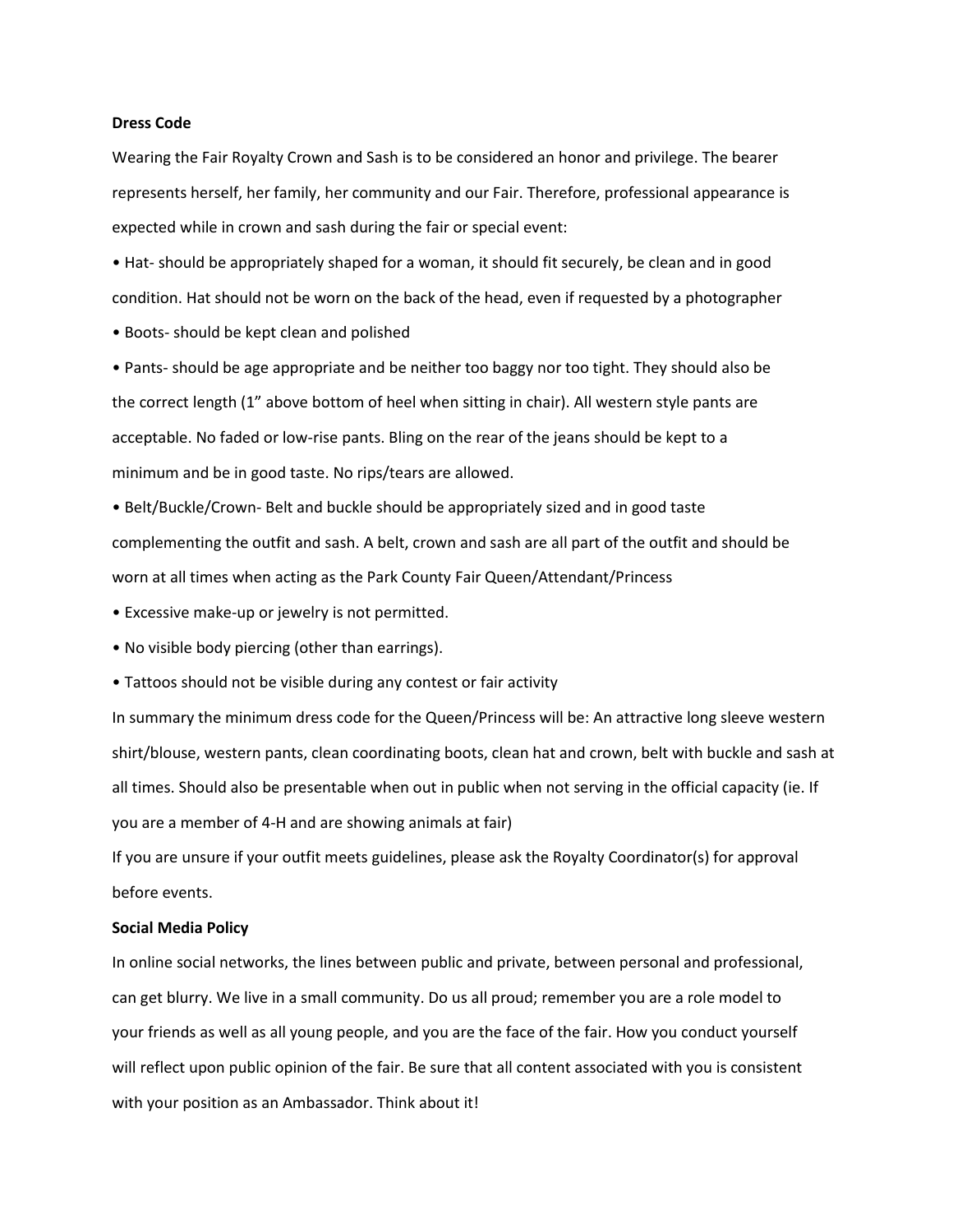1. What you publish will be public for a long time. Please do not post anything for public viewing associated with your name that you would not want your leaders or Fair customers to see.

2. Be thoughtful about who you "follow" or are friends with, and what pages you "like."

3. Respect your audience- you do not always know who is looking at your posts!

4. Don't use ethnic slurs, personal insults, sexual language or obscenity, or engage in any conduct that would not be acceptable as an Ambassador.

5. When disagreeing with others' opinions, or correcting misinformation, keep it appropriate, professional and polite.

6. Always stop and think before posting.

Ambassadors should not use Social Media to post the following:

• Profane language or content.

• Discourteous communications, including personal attacks on a person's character or appearance.

• Content that promotes, fosters, or perpetuates discrimination based on race, creed, color, age, religion, gender, marital status, status regarding public assistance, physical or mental disability, sexual identification or orientation, or national origin.

• Sexual content or links to sexual content.

• Solicitations of commerce or "spam".

• Conduct or encouragement of illegal activity.

Please list all social Media Usernames below and platform (ex: Facebook, Instagram, tiktok, etc.)

----------------------------------------------------------- --------------------------------------------------- ---------------------------------------------------------- --------------------------------------------------- ---------------------------------------------------------- --------------------------------------------------- ---------------------------------------------------------- ---------------------------------------------------

If you are found to have accounts that are not listed, you will be in violation of the above policy.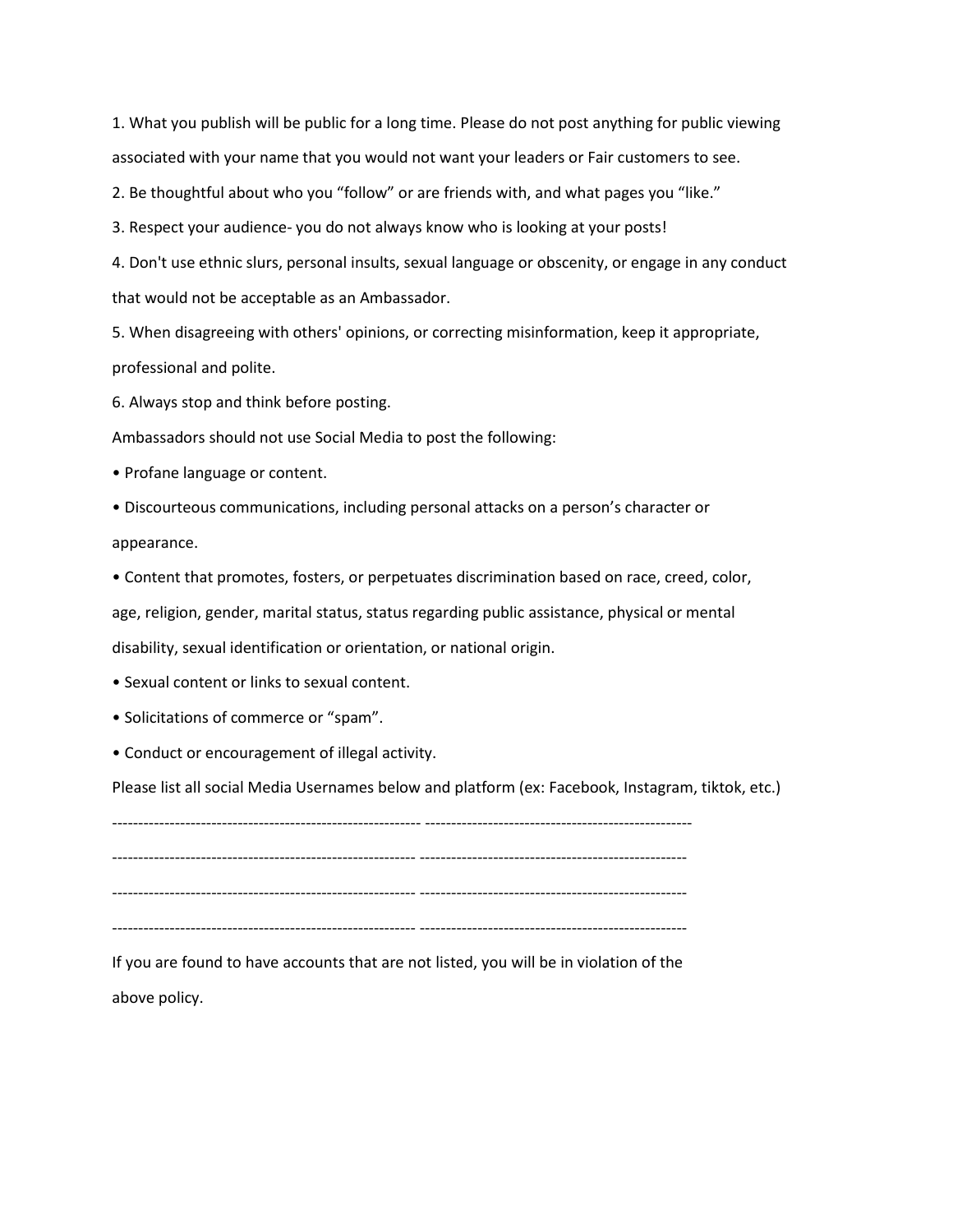## **Park County Fair Royalty Obligations**

The crowned Royalty will be required to fulfill additional obligations and appearances during and after Fair week, as presented below. These obligations may only be waived at the sole discretion of the Park County Fair Royalty Coordinator or the Park County Fair Board based on valid reasons with advanced notification. The Fair Princess may be asked to also attend functions with or in place of the Queen (if the Queen is unavailable for valid reasons). Many functions have minimum age requirements that may not allow younger members to attend. Royalty Coordinator may determine that certain events only be attended by older members due to event time and/or length. Have a meeting with the Royalty Coordinator(s), yourself (the new court), and your parents to review

the expectations of the Park County Fair Board and these Obligations as scheduled by the Coordinator.

### **Duties**

The Queen and Princess's duties will include the following, but are not limited to:

- Handing out ribbons at all events at the Park County Fair and Rodeo, schedule will be provided with assignments
- Be present for introductions.
- Be available and present at all designated events of the fair.
- Participate in the Park County Fair Parade (with or without a horse)
- Royalty need to know about our county, our fair and be able to answer questions.
- It is the Queen and Princess's duty to communicate all information with/to the Coordinator in a timely manner.
- Royalty pictures for advertising will be taken as a group. Only approved pictures will be used for advertising purposes. Pictures will be taken on a prescheduled date and location by Coordinator.
- Royalty are suggested to travel together as much as possible. Royalty will not be reimbursed for mileage, any other travel costs are to be approved by the Fair Board if reimbursement is desired.
- Crown the 2022 Park County Fair Royalty Court and help put on the 2022 Royalty Contest

## **Community activities:**

- Attend 3-day Colorado Association of Fairs (CAF's) in November 2022. Date to be announced
- Talk to local groups about volunteerism and the fair. ("Why you should come to our Fair")
- Learn about county and state agriculture.
- Attend regional community events (Burro Days, Bailey Day, NWSS, etc.), as they are arranged.
- Attend other fairs when invited.
- Be present/active in Park County Fair fundraisers that are age appropriate.
- Help other service clubs with fund raisers, as requested. (ie. Park County 4-H, VFW)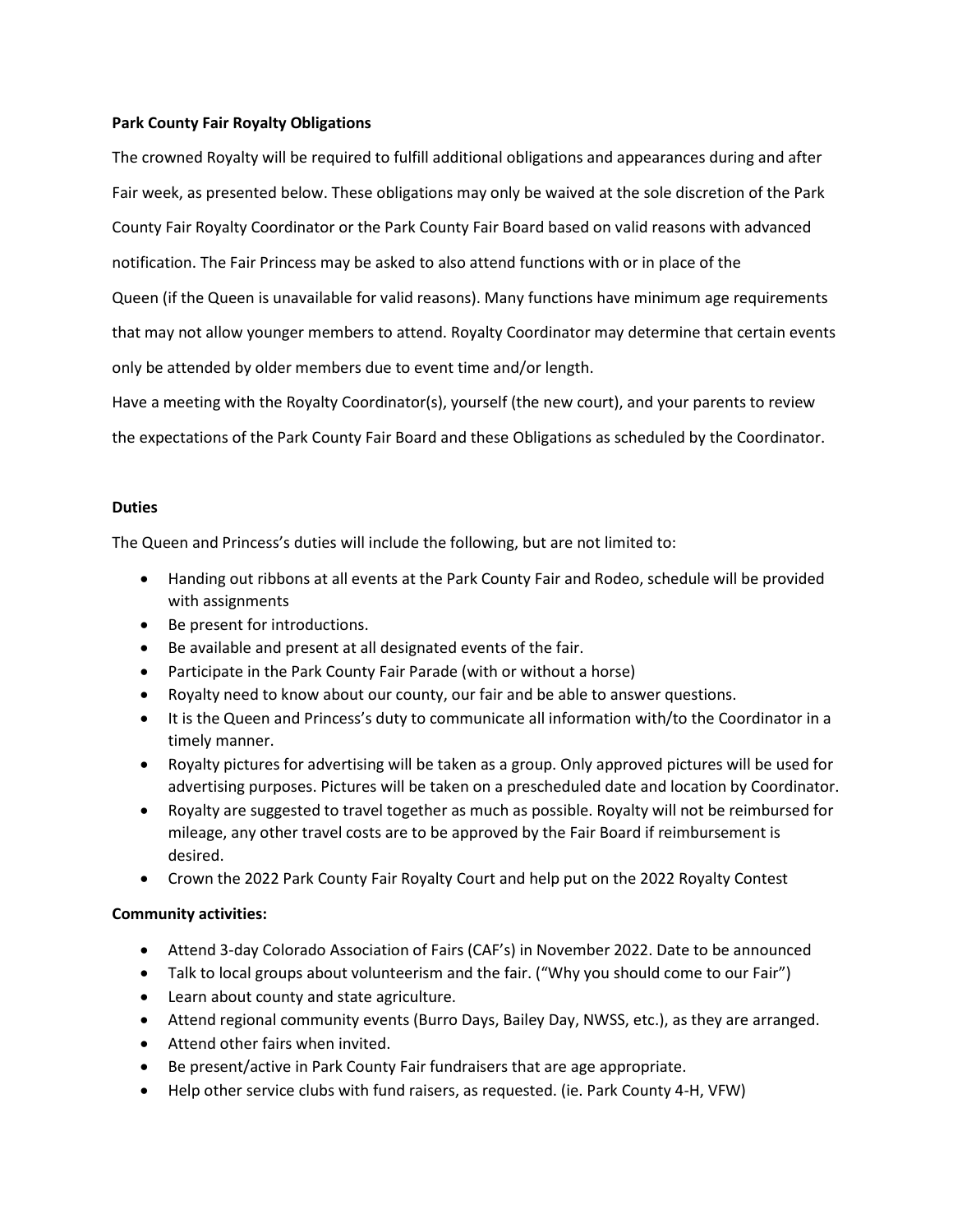- Support regional agricultural businesses by appearances as requested or arranged.
- Meet our local commissioners and be introduced to the County leaders, as arranged.
- Participate in the promotion and activities of the 2023 Fair Queen Contest (attending presentations at schools, 4-H meetings, etc.)
- ALL activities will be set up by the Fair Royalty Coordinator. If you have an additional suggestion for an activity please provide the details to the Coordinator.

### **Expectations of Parents**

1) Parents of Royalty are responsible for getting their daughter to each event in a timely manner, unless other travel arrangements have been made with the Royalty Coordinator prior to the event. 2) Families assume all liability while traveling to and from appearances, as well as any other damage or injuries occurring while representing the Park County Fair. By agreeing to allow their child to be considered as a candidate for Royalty of the Park Fair, Parents explicitly release Park County and the Park County Fair Board from any liability regarding related activities.

3) The Park County Fair Board welcomes and encourages family, relatives, and friends to attend all events open to the public. The Fair Board believes that the support of family and friends is very important to the success of the Royalty. However, the behavior of parents, relatives, and friends must be appropriate at all times, and not detract from the occasion.

In consideration of my application being accepted, I hereby for myself, my executor, administrators and assignees, agree to abide, and that they shall abide, by all rules and regulations pertaining to the Park County Fair Royalty Contest and I HAVE READ, UNDERSTAND, AND AGREED TO THE RELEASE AND WAIVER OF LIABILITY AND ASSUMPTION OF RISK AGREEMENT. I further agree to indemnify the Fair Board and Park County from and against any loss or damage sustained by reason of any claims made by any of my executors, administrators or assignees. Also, I understand that by participating I release the right, title and claim of any photographs or any other media that may be taken, recorded, taped or otherwise captured by the Fair Board or Park County for their use. I certify that I know the rules of the afore mentioned pageant and agree to abide by them. The undersigned has read the foregoing carefully, have had an opportunity to seek any desired clarification, and agree to these terms and conditions of participation.